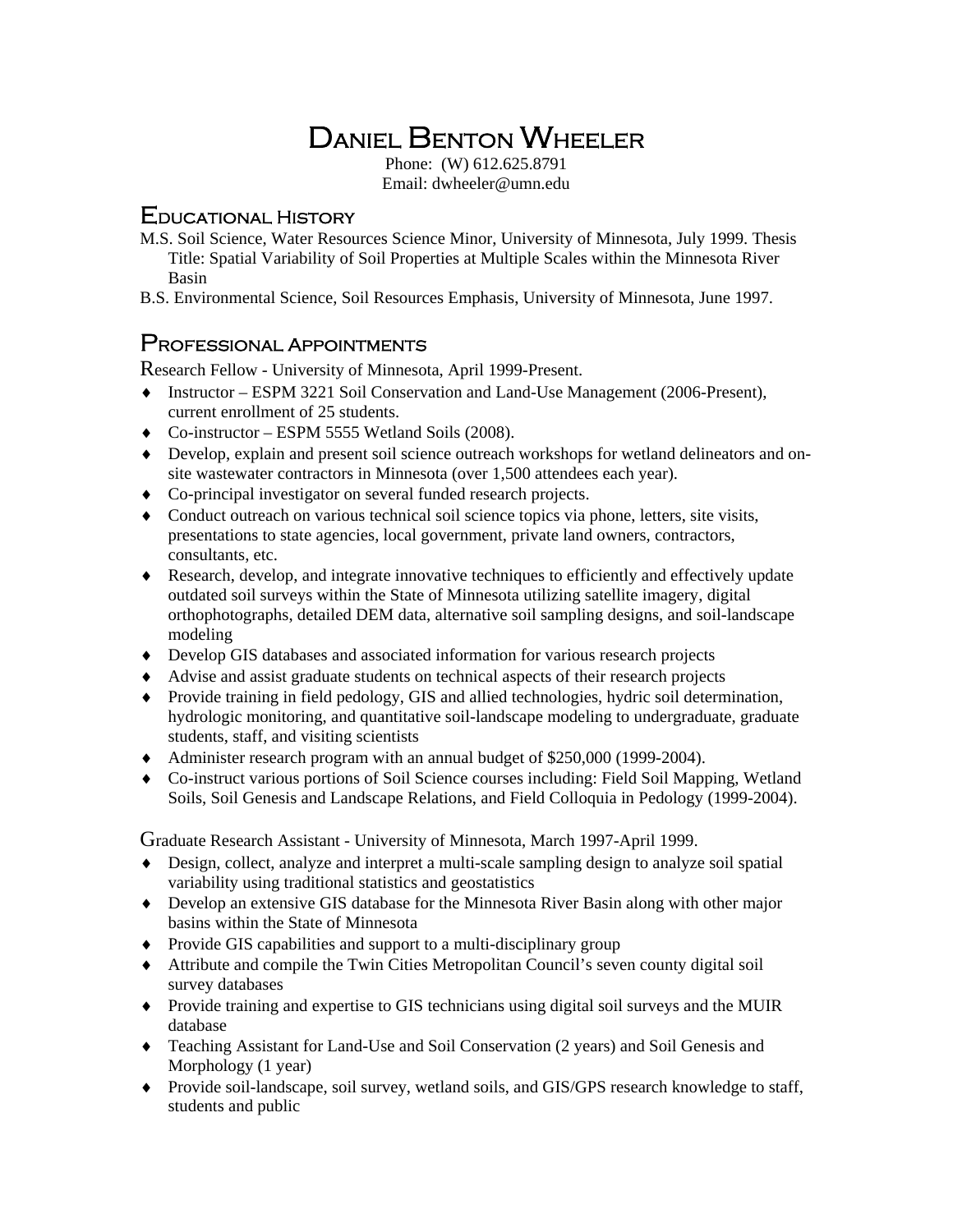Undergraduate Research Assistant **-** University of Minnesota, January 1996-March 1997. Advisor: Dr. Jay Bell.

- Collect and analyze Wet Soil Monitoring data, soil-water hydrology along various landscapes in Minnesota
- Describe and sample soil-landscapes in Western Minnesota
- Research redox chemistry of hydric and non-hydric red soils in an independent research project

# **H**onors

- College of Agriculture, Food and Environmental Sciences Merit Award, 2007, 2006, 2005.
- Search committee member University of Minnesota Forest Soil Scientist, 2004.
- Collegiate Soil Judging Coach University of Minnesota, 2002.
- Journal of Soil and Water Conservation Best Research Article Award, 2001.
- Secretary-Treasurer of the Soil Science Graduate Student Association, 1997-1998.
- 1996 and 1997 recipient of the William and Georgia Olson Scholarship from the College of Agricultural, Food, and Environmental Sciences for academic excellence and leadership.
- Department of Soil, Water, and Climate Scholarship recipient for excellent academic achievement, 1997 and 1996.
- Member of the 1996 University of Minnesota Collegiate Soil Judging team.

## Refereed Publications

- 1. Christopherson, S., D. Wheeler, J. Wittwer, and T. Haeg. 2008. Field comparison of rockfilled and chambered trench systems. J. Hydrologic Engineering. 13:671-680.
- 2. Wheeler, D.B. and J.C. Bell. 2004. Comparison of slightly and moderately eroded phase soil map units in South-Central Minnesota. *In* Soil Resources: Their inventory, analysis, and interpretation for us in the 21<sup>st</sup> century. Proc. Int. Conf., Minneapolis, MN. 10-12 June 1999. Univ. of Minnesota Press, St. Paul, MN.
- 3. Lin, H., D. Wheeler, J. Bell, and L. Wilding. 2003. Assessment of soil spatial variability at multiple scales. Ecological Modeling.
- 4. Peng, W., D.B. Wheeler, J.C. Bell, and M.G. Krusemark. 2003. Delineating patterns of soil drainage class on bare soils using remote sensing analyses. Geoderma. 115:261-279.
- 5. Hatch, L.K., A.P. Mallawatantri, D. Wheeler, A. Gleason, D.J. Mulla, J.A. Perry, K.W. Easter, P. Brezonik, R. Smith, and L. Gerlach. 2001. Land management at the major watershed - agroecoregion intersection. J. Soil Water Cons. 56:44-51. (\*Best research article award)
- 6. Wheeler, D.B., J.A. Thompson, and J.C. Bell. 1999. Laboratory comparison of soil redox conditions between red soils and brown soils in Minnesota, USA. Wetlands. 19:607-616.

## Other Selected Publications

- 1. Wheeler, D.B. 2006. Knowing your soils. Onsite Installer Magazine. Issue May 2006. Cole Publishing Inc., Three Lakes, WI.
- 2. Wheeler, D., L. Kissing, B. Elf, G. Larson, J. Anderson, and J. Bell. 2007. Landscapes and soil saturation. University of Minnesota Extension, St. Paul, MN. *In final preparation*
- 3. Wheeler, D.B. and D. Gustafson. 2004. Anoka Sand Plain Training Manual. University of Minnesota On-Site Training Program. University of Minnesota, St. Paul, MN.
- 4. Wheeler, D.B., et al. 2003. Soils Manual. University of Minnesota On-Site Training Program. University of Minnesota Extension, St. Paul, MN.